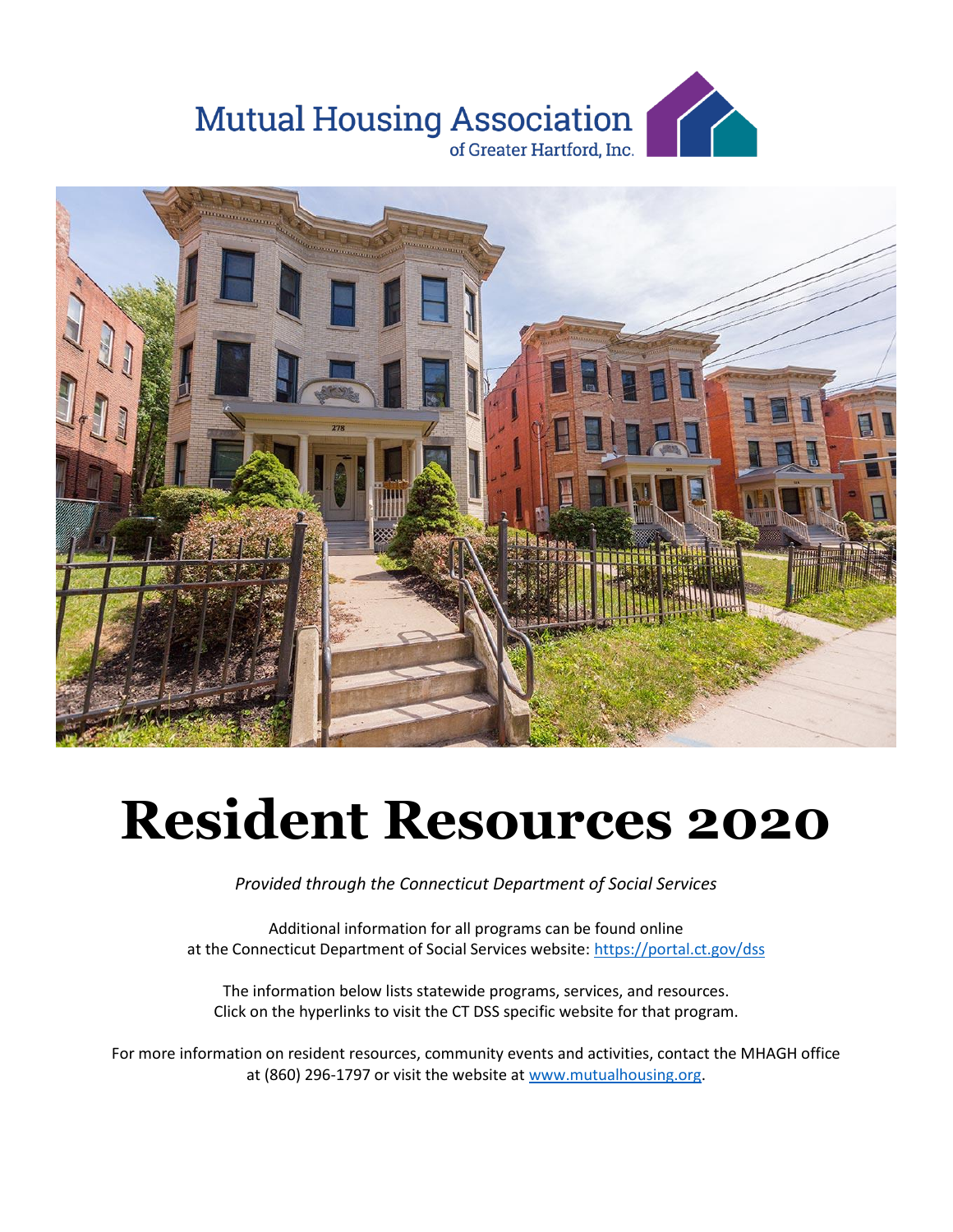

### **FOOD & NUTRITION**

[The Supplemental Nutrition Assistance Program \(SNAP\),](https://portal.ct.gov/dss/SNAP/Supplemental-Nutrition-Assistance-Program---SNAP) formerly known as Food Stamps, helps low-income individuals and families afford the cost of food at grocery stores and farmers' markets. You can apply for these benefits by completing a state application form. This form can be mailed, faxed, or dropped off at a local DSS Regional Office.

[The Emergency Food Assistance Program \(TEFAP\)](https://www.fns.usda.gov/tefap/emergency-food-assistance-program) helps supplement the diets of low-income needy persons, including elderly people, by providing them with emergency food and nutrition assistance. TEFAP products are received by Connecticut's two food banks (CT Food Bank and Foodshare) and are distributed to food pantries, soup kitchens and emergency shelters.

[The Commodity Supplemental Food Program \(CSFP\)](https://www.fns.usda.gov/csfp/commodity-supplemental-food-program) works to help improve the health of low-income persons at least 60 years of age by supplementing their diets with nutritious food products provided by the U.S. Department of Agriculture.

[EBT Card.](https://www.connectebt.com/ctebtclient/) Your food stamp benefits and/or cash assistance benefits are kept n special accounts for you until you want to use them. If you get Supplemental Nutrition Assistance Program benefits (SNAP), most grocery stores will accept your EBT card. You use your EBT card much like you would a debit card, by swiping and entering a pin number when you check out at the store.

[Many Farmers' Markets and Farm Stands](https://portal.ct.gov/DSS/SNAP/Farmers-Markets) throughout CT now can accept EBT/SNAP benefits. This means you will once again be able to buy locally-grown fruits and vegetables that arrive more quickly and fresher than those transported long distance from other states and countries. Simply bring your EBT card to the table with the sign that says "SNAP/EBT Accepted Here" at participating Farmers' Markets and Farm Stands.

A listing of **food banks and emergency food assistance locations in your area** can also be obtained by calling 211 from any area in the state— just dial 211 or visit th[e 211 website.](https://www.211ct.org/) (This is an external website not maintained by the Department of Social Services.)

[The Special Supplemental Nutrition Program for Women, Infants, and Children](https://portal.ct.gov/DPH/WIC/WIC)—better known as the WIC Program serves to safeguard the health of low-income women, infants, and children up to age 5 who are at nutritional risk by providing nutritional assessment and education, referrals to health care, and nutritious foods to supplement diets.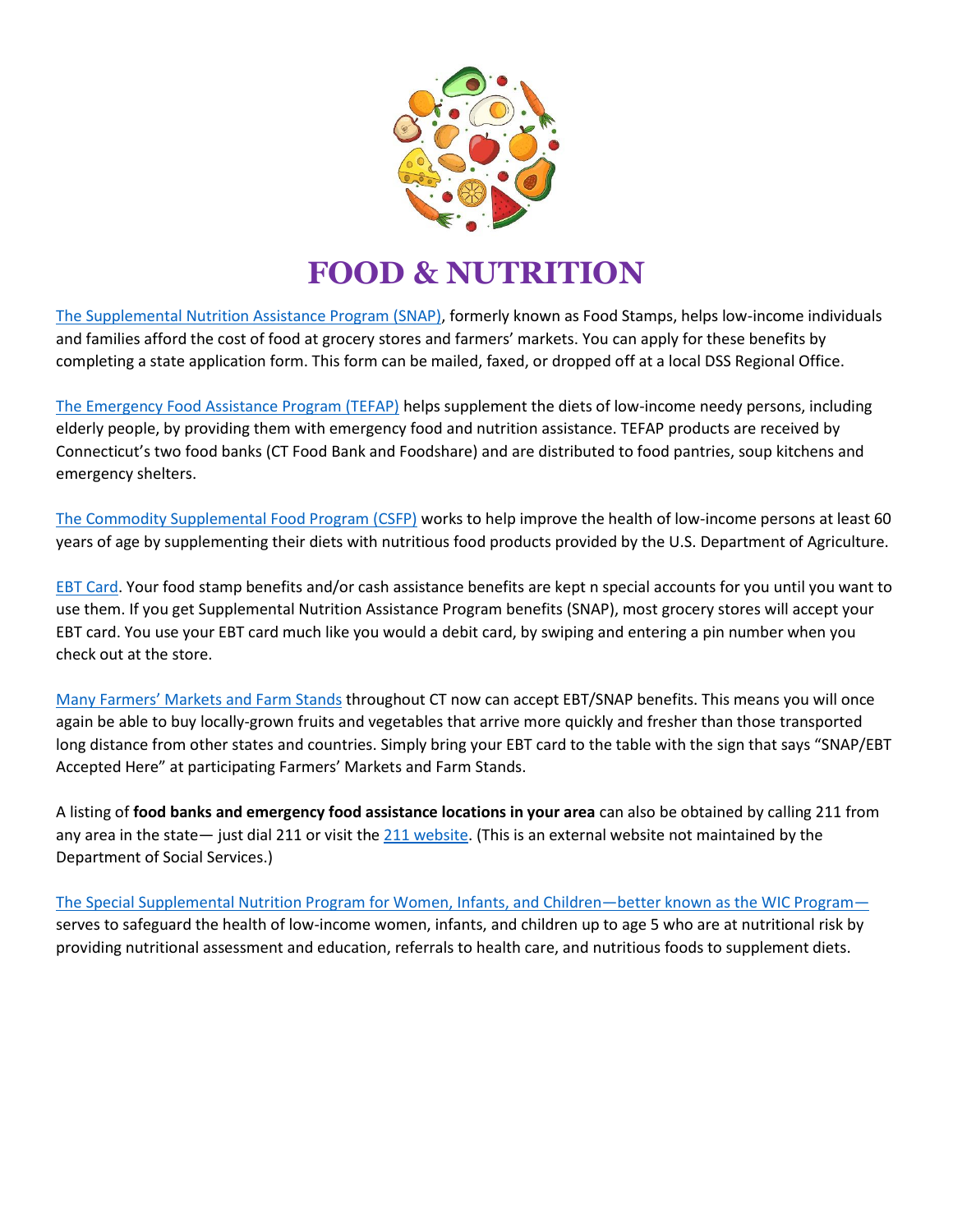

[HUSKY Health](https://www.huskyhealthct.org/provider_lookup.html) is the State of Connecticut's public health coverage program for eligible children, parents, relative caregivers, elders, individuals with disabilities, adults without children, and pregnant women. Eligibility criteria vary. There is no family income limit for coverage for children under age 19.

[Medicaid for Employees with Disabilities,](https://portal.ct.gov/DSS/Health-And-Home-Care/Disability-Services/Med-Connect-Medicaid-for-Employees-with-Disabilities/Med-Connect-Medicaid-for-Employees-with-Disabilities) also known as MED-Connect, provides medical assistance to employed individuals with disabilities. Total income from work and other benefits must be below \$75,000 per year. Some individuals may pay a monthly premium for this coverage, based on income. In general, an eligible person with a disability, who is employed or becomes employed, can qualify for MED-Connect without the use of 'spenddown,' while earning more income than is allowed under other Medicaid coverage groups.

[HUSKY \(Medicaid\) Coverage for Breast and Cervical Cancer.](https://portal.ct.gov/DSS/Health-And-Home-Care/HUSKY-Coverage-for-Breast-and-Cervical-Cancer) The Department of Social Services, administering agency for Medicaid/HUSKY Health, collaborates with the Department of Public Health in the Connecticut Breast and Cervical Cancer Early Detection Program and health coverage.

[Connecticut AIDS Drug Assistance Program.](https://portal.ct.gov/DSS/Health-And-Home-Care/CADAP/Connecticut-AIDS-Drug-Assistance-Program-CADAP) This program pays for medications approved by the U.S. Food and Drug Administration for people with HIV or AIDS.

[Connecticut Insurance Premium Assistance \(CIPA\) Program.](https://www.mycipa.com/) The CIPA Program is a health insurance assistance program funded through the Connecticut AIDS Drug Assistance Program (CADAP) for individuals living with HIV/AIDS who are CADAP eligible (400% FPL). CIPA will help pay health insurance premiums for eligible individuals who have coverage through a CIPA-approved health insurance policy. CIPA is collaboration between the Department of Public Health (DPH) and the Department of Social Services (DSS).

[CHOICES.](https://portal.ct.gov/AgingandDisability/Content-Pages/Programs/CHOICES-Connecticuts-program-for-Health-insurance-assistance-Outreach-Information-and-referral-Couns) Connecticut's program for Health insurance assistance, Outreach, Information and referral, Counseling, Eligibility Screening provides information to persons age 60 and older and persons with disabilities, and is a cooperative program of the DSS, the Area Agencies on Aging, and the Center for Medicare Advocacy.

[Connecticut Home Care for Elders \(CHCPE\).](https://portal.ct.gov/dss/Health-And-Home-Care/Connecticut-Home-Care-Program-for-Elders/Connecticut-Home-Care-Program-for-Elders-CHCPE) This program provides services to help eligible residents live in the community. Eligible applicants must be 65 years of age or older, be at risk of nursing home placement and meet the program's financial eligibility criteria.

[Money Follows the Person.](https://portal.ct.gov/DSS/Health-And-Home-Care/Money-Follows-the-Person-Program/Money-Follows-the-Person-Program) If you or a loved one are in an institutionalized setting, such as a nursing home, and would like to learn more about your options to move to the community, Connecticut's Money Follows the Person program may be able to help. The state offers assessment, case management and transition services to assist people based on their individual needs.

[Medicare Savings Programs.](https://portal.ct.gov/DSS/Health-And-Home-Care/Medicare-Savings-Program/Medicare-Savings-Program) There are three Medicare Savings Programs (MSP) that help you pay for your Medicare Part B premiums. They are the Qualified Medicare Beneficiary program (QMB), the Special Low Income Medicare Beneficiary program (SLMB) and the Additional Low Income Medicare Beneficiary program (ALMB). A household's income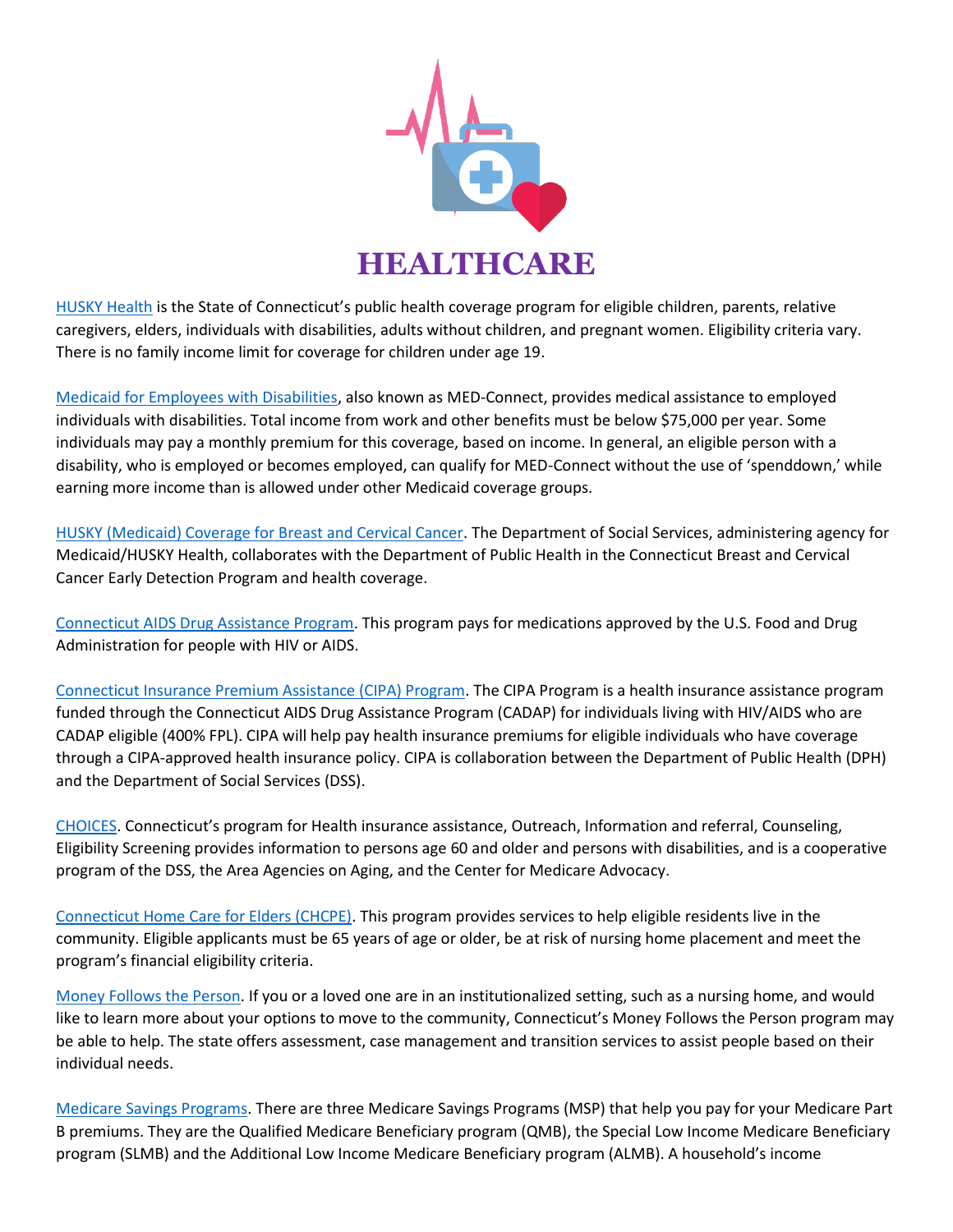determines which category they qualify for. All three programs pay Medicare Part B premiums. QMB also pays Medicare co-pays and deductibles on Medicare-covered services. It does not cost anything to apply for or receive benefits from this program.

[Alzheimer's Respite Care Program](https://portal.ct.gov/AgingandDisability/Content-Pages/Programs/Connecticut-Statewide-Respite-Care-Program). This program offers relief to stressed caregivers by providing information, support, the development of an appropriate plan of care, and services for the individual with Alzheimer's disease or related dementias. Administered by the Department on Aging.

[Refugee Medical Assistance.](https://portal.ct.gov/DPH/Infectious-Diseases/Tuberculosis/Refugee-and-Immigrant-Health-Program) The refugee medical assistance program provides medical assistance to needy individuals, families and children designated as refugees under Immigration and Naturalization Service regulations and who are not eligible to receive benefits from any other public assistance program. Benefits continue for a maximum of eight months, beginning with the month of entry into the United States. Benefits are the same as in the Medicaid program, and are 100% federally-funded.

[ConnTrans.](https://uwc.211ct.org/conntrans-connecticut-program-for-organ-transplant-recipients/) Connecticut Organ Transplant Program help residents pay for medical and ancillary expenses associated with an organ transplant.

[Durable Medical Equipment.](https://portal.ct.gov/DSS/Health-And-Home-Care/Disability-Services/Durable-Medical-Equipment) Under the Medicaid program, Durable Medical Equipment is medical equipment that can be used continually for medical and health care purposes.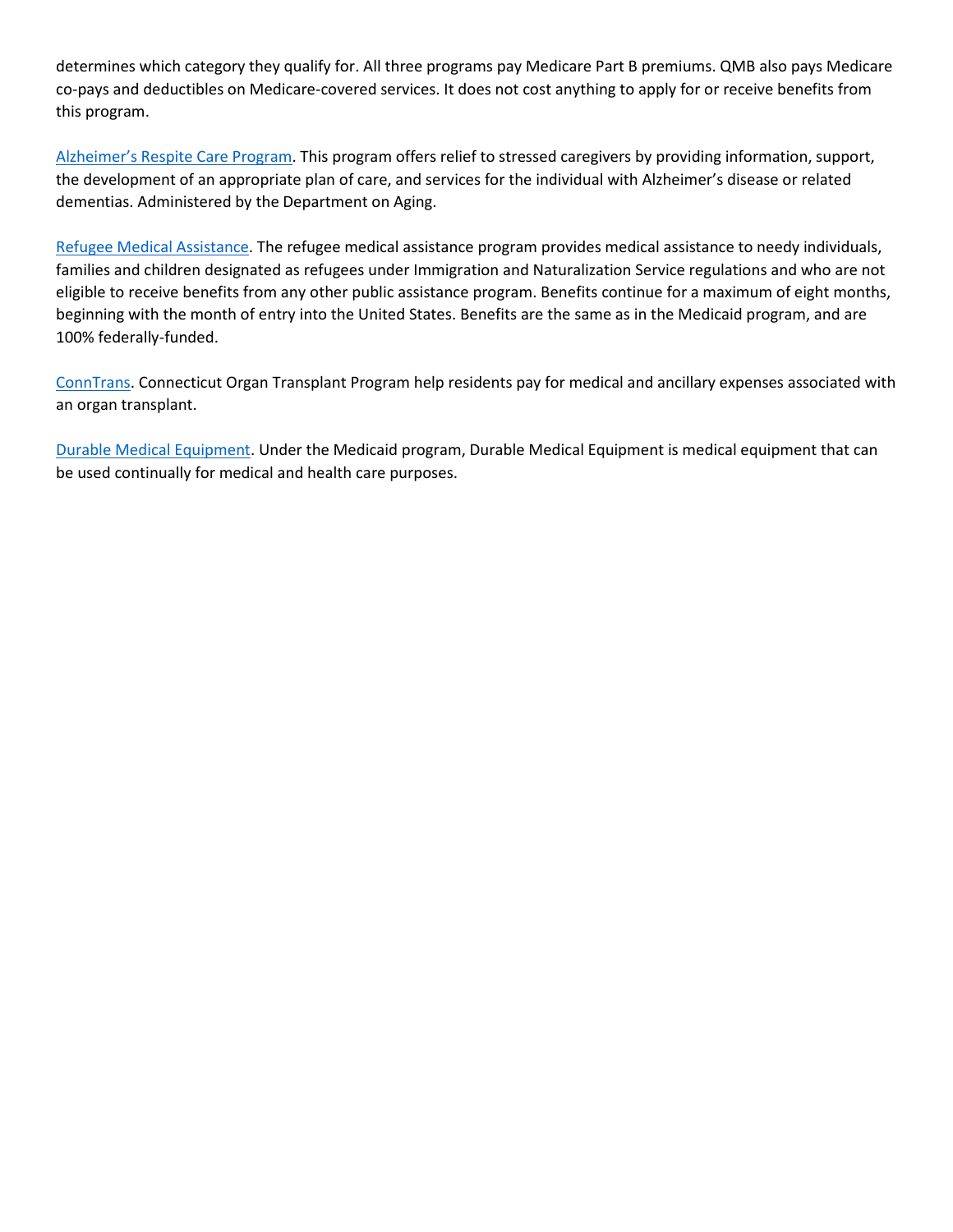

## **FINANCIAL ASSISTANCE**

[The Temporary Assistance for Needy Families \(TANF\) program](https://www.benefits.gov/benefit/1654) was signed into law on August 22, 1996. This federal legislation provides block grants to states to fund programs that provide services and benefits to needy families.

[The State Supplement Cash Assistance program](https://portal.ct.gov/dss/Economic-Security/Economic-Security---Financial-Assistance#SSUP) provides cash assistance to the Aged, Blind, or Disabled to supplement their income and maintain them at a standard of living established by the State Legislature. In order to receive benefits, individuals must have another source of income such as Social Security, Supplemental Security Income, or Veterans' benefits. To qualify as aged, and individual must be 65 years of age or older; to qualify as disabled, an individual must be between the ages of 18 and 65 and meet the disability criteria of the federal Social Security Disability Insurance program; and to qualify as blind, an individual must meet the criteria of the Social Security Disability program, or the State Board of Education and Services for the Blind.

[State Administered General Assistance \(SAGA\) Cash Assistance.](https://portal.ct.gov/dss/Economic-Security/Economic-Security---Financial-Assistance#SAG) Through the SAGA Cash Assistance program, the Department provides cash assistance to individuals who are unable to work for medical or other prescribed reasons, and to families that do not meet the blood-relationship requirements of the Temporary Family Assistance (TFA) program. Employable individuals are not eligible for SAGA cash assistance. However, employable individuals who have substance abuse problems may be eligible to receive treatment and some financial support through the Department of Mental Health and Addiction Services' (DMHAS) Basic Needs Program. You can get information about the Basic Needs Program by calling toll-free 1-800-658-4472. General application for SAGA Cash Assistance services is made at a local office of the Department of Social Services.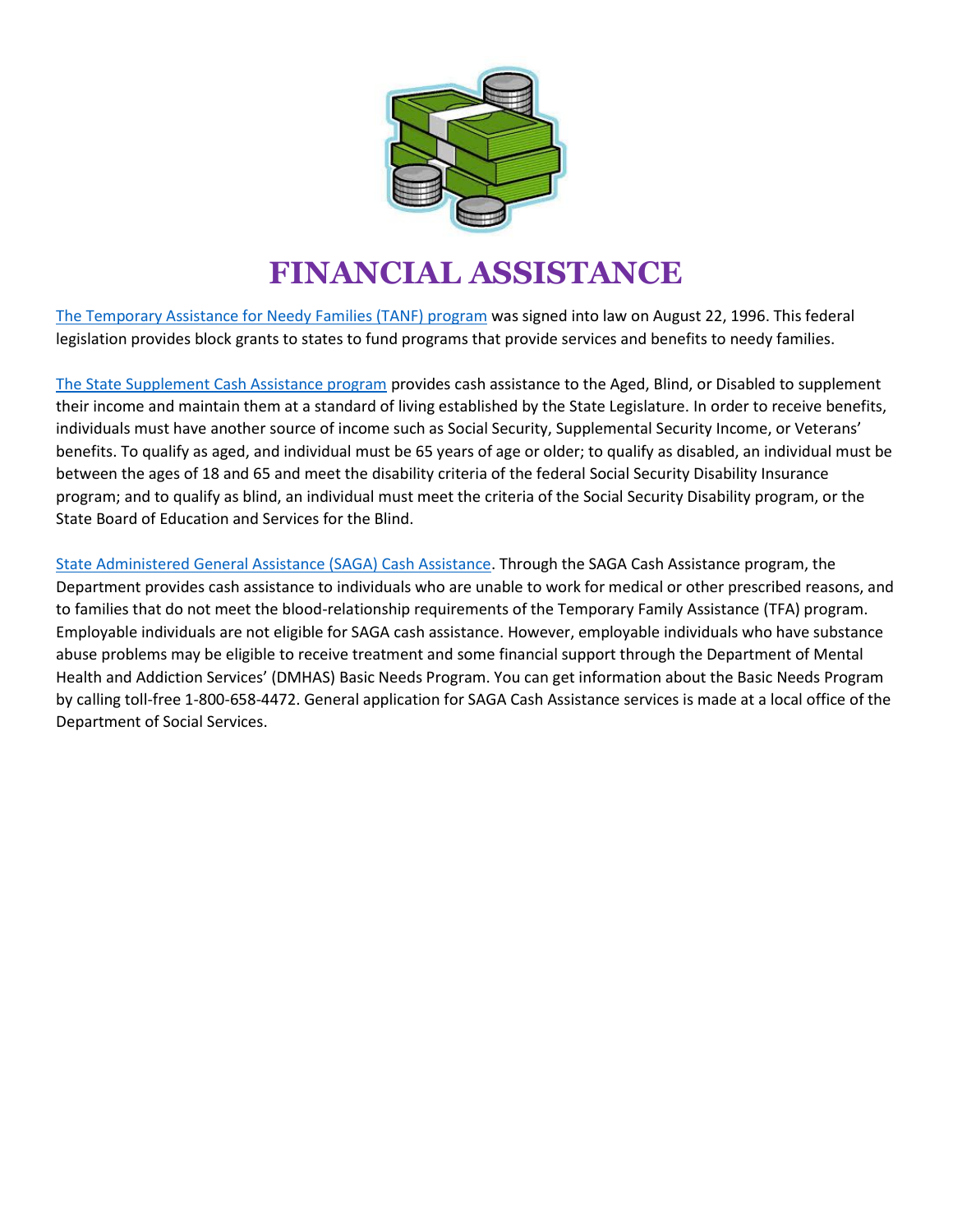

[SNAP Employment and Training.](https://portal.ct.gov/DSS/SNAP/SNAP-Employment-and-Training) Supplemental Nutrition Assistance Program (SNAP) recipients throughout Connecticut may be eligible to participate in an Employment and Training Program. This service was created by Congress in 1987 as a means to assist able-bodied clients in obtaining employment. From the start, the purpose of the Employment and Training program has been to help SNAP households gain skills that will increase self-sufficiency.

[Jobs First Employment Services.](http://www.ctdol.state.ct.us/weltowrk/overview.htm) The Jobs First Employment Services program provides employment services to timelimited recipients of Temporary Family Assistance, the state cash assistance program for eligible families administered by the Department of Social Services. The JFES program is administered by the Department of Labor, in partnership with DSS.

[Department on Aging Community Service Employment Program.](https://portal.ct.gov/AgingandDisability/Content-Pages/Programs/Older-Worker-Program) The Senior Community Service Employment program provides job skills training to low-income individuals, age 55 and older.

Bureau [of Rehabilitation Services.](https://portal.ct.gov/AgingandDisability/Content-Pages/Bureaus/Bureau-of-Rehabilitation-Services) The Bureau of Rehabilitation Services maximizes opportunities for people in Connecticut with disabilities to live, learn and work independently. Programs include: Connect-Ability, which provides individualized benefits planning and counseling to identify and remove barriers to employment faced by those with disabilities.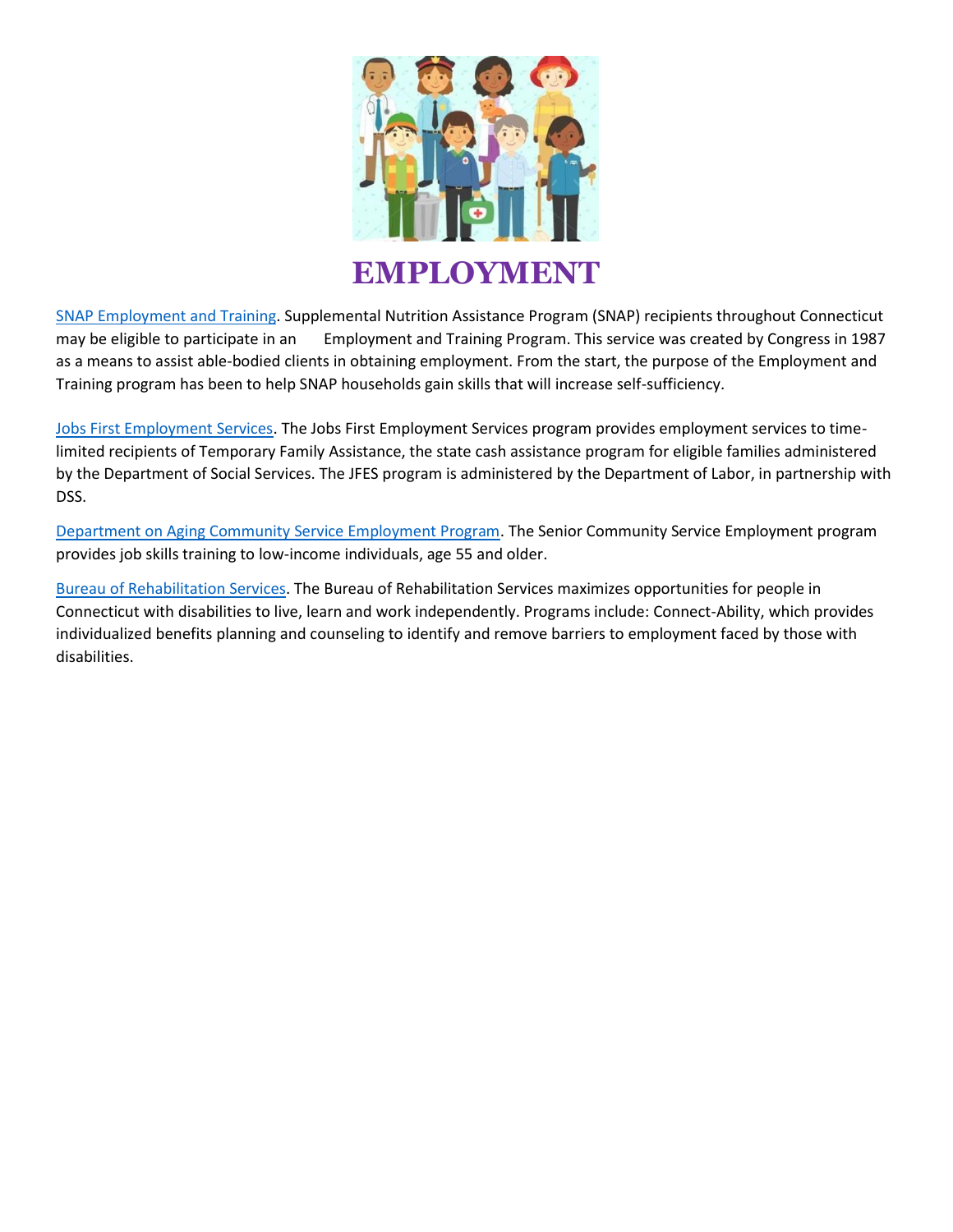

#### **CHILDREN & FAMILIES**

[Bureau of Child Support Enforcement.](https://portal.ct.gov/dss/Child-Support/Child-Support) You may apply for child support services at the Department of Social Services office nearest you. Under Federal regulations, BCSE is required to provide child support services to any individual or agency upon request. To request BCSE child support services, an individual may either apply through their local child support agency or submit their request to BCSE directly.

[The John S. Martinez Fatherhood Initiative of Connecticut](https://www.ct.gov/fatherhood/cwp/view.asp?a=4113&q=481586) is a broad-based, multi-agency, statewide program led by the Department of Social Services that is focused on changing the systems that can improve fathers' ability to be fully and positively involved in the lives of their children.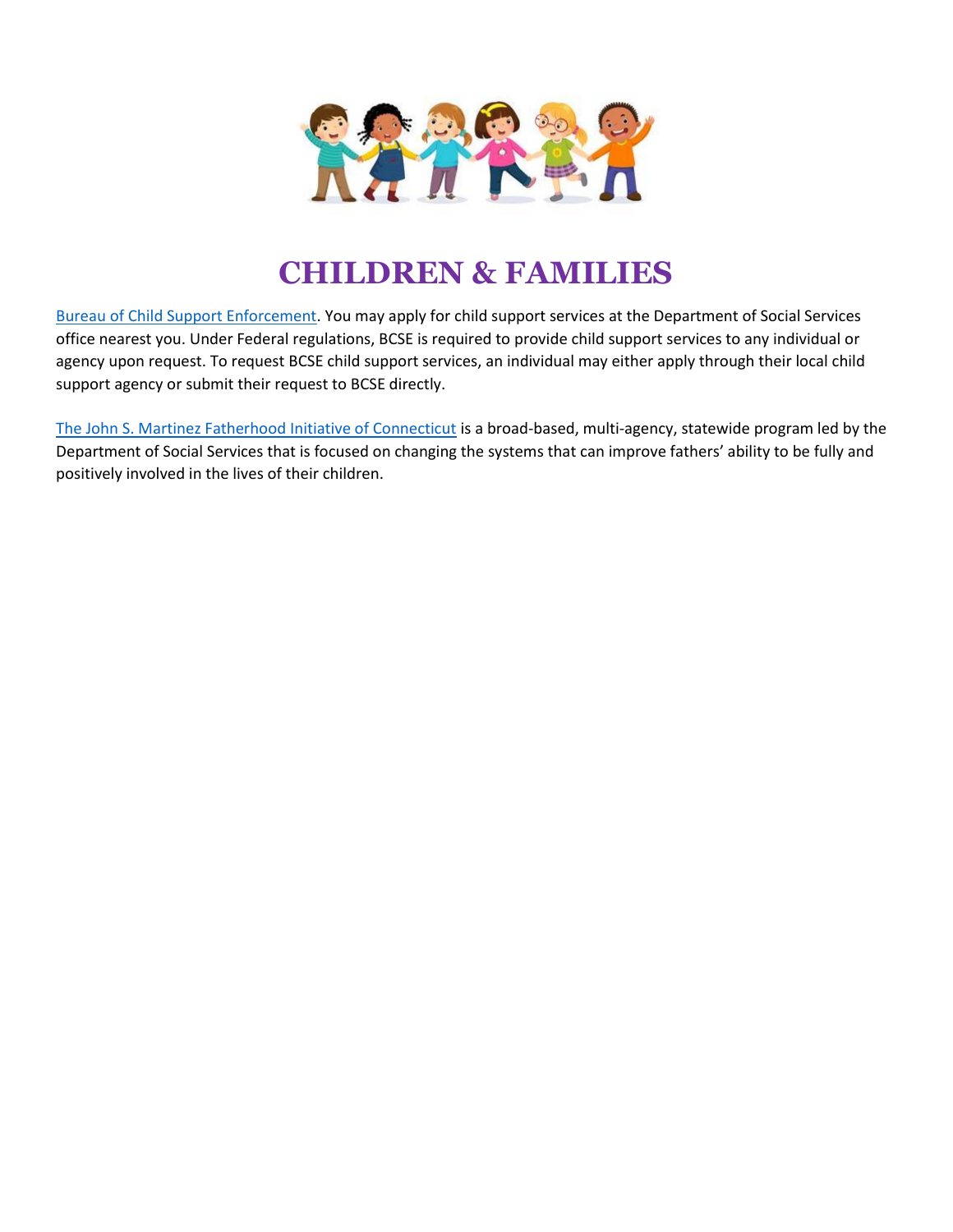

## **HEATING, ENERGY & WEATHERIZATION**

[Connecticut Energy Assistance Program.](https://www.benefits.gov/benefit/1552) A range of basic benefit levels are built into Connecticut's winter heating assistance program. Once a household applies and is determined eligible for the program, the level of benefits is determined.

[Crisis Assistance Program.](https://portal.ct.gov/DSS/Economic-Security/Winter-Heating-Assistance/Energy-Assistance---Crisis-Assistance-Program) Subject to the availability of funds, the state will implement a Crisis Assistance Program to address the heating needs of service recipient households who have exhausted their CEAP Basic Benefits and are unable to secure primary heat. A onetime benefit in winter heating assistance for deliverable fuel heated households of up to \$550 for eligible households with incomes up to 200% of the Federal Poverty Guidelines (FPG), and up to \$250 for eligible households with incomes over 200% FPG to 60% State Median Income (SMI).

[Safety Net Services.](https://portal.ct.gov/DSS/Economic-Security/Winter-Heating-Assistance/Energy-Assistance---Safety-Net-Services) Subject to the availability of funds, the state will implement a Safety Net Program to address the heating needs of CEAP deliverable fuel-heated households who have exhausted their Basic Benefits and Crisis Assistance Benefits and are in a life -threatening situation. Such households may be eligible to receive up to \$415 per delivery in Safety Net Assistance Benefits.

[Connecticut Weatherization Assistance Program.](https://www.benefits.gov/benefit/2084) The Weatherization Assistance Program is funded by the US Department of Energy, and assists low-income persons to minimize energy-related costs and fuel usage in their homes through retrofits and home improvement measures. Connecticut's Weatherization Program is administered by the Department of Energy & Environmental Protection (DEEP) in partnership with the statewide Community Action Agency network. Local Community Action Agencies qualify households and coordinate services; DEEP provides overall program management and technical assistance.